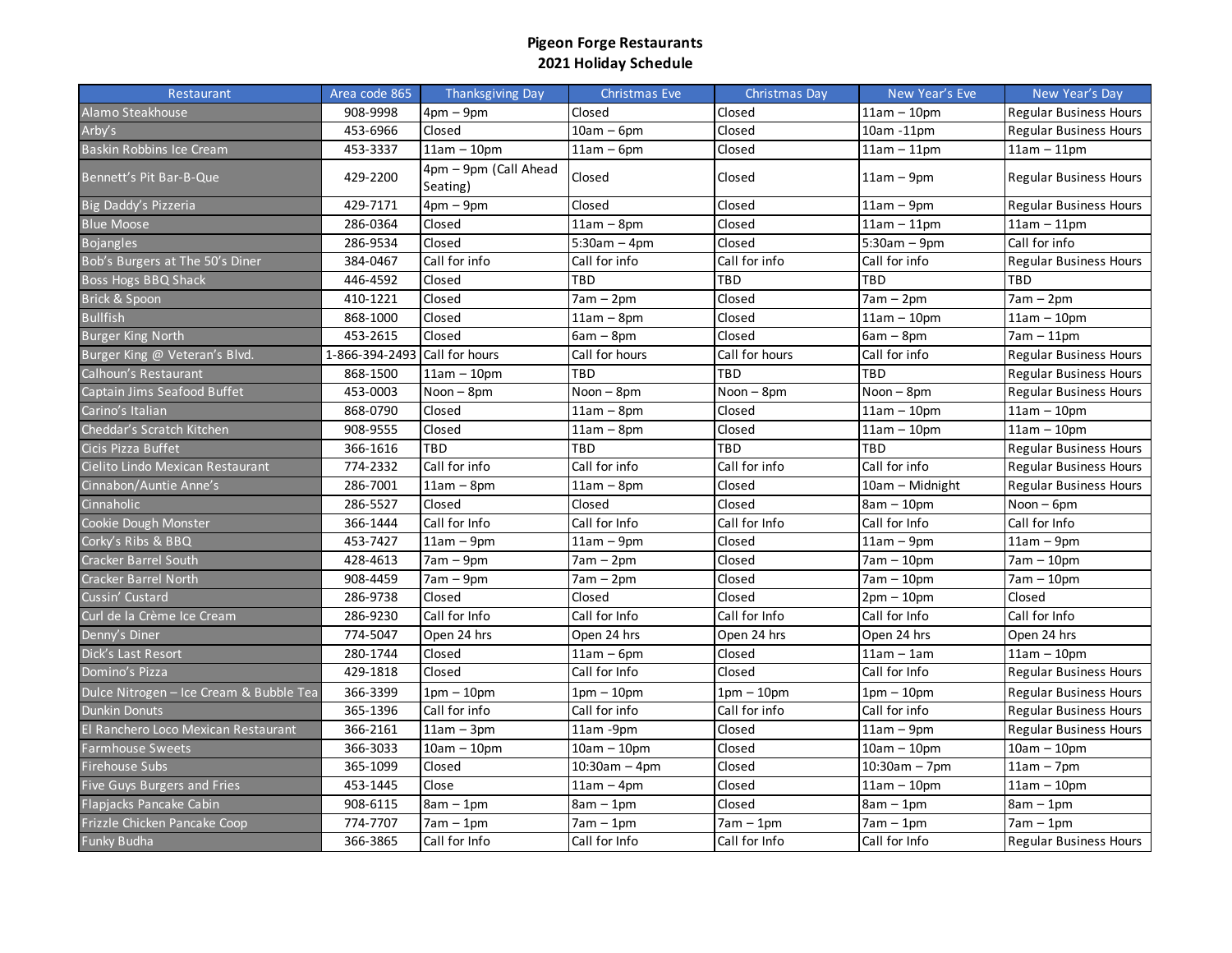| Restaurant                         | Area code 865 | Thanksgiving Day                    | Christmas Eve                       | Christmas Day | New Year's Eve                | New Year's Day                |
|------------------------------------|---------------|-------------------------------------|-------------------------------------|---------------|-------------------------------|-------------------------------|
| <b>Funnel Cake Factory</b>         | 453-3623      | Call for info                       | Call for info                       | Call for info | Call for info                 |                               |
| Gaucho Urbano-Brazilian Steakhouse | 366-1002      | <b>Reservations ONLY</b>            | Call for info                       | Call for info | Call for info                 | Call for info                 |
| Geno's Pizza                       | 428-2496      | $11am - 2am$                        | $11am - 5pm$                        | $Noon - 2am$  | $11am - 3am$                  | <b>Regular Business Hours</b> |
| Giggi's Cupcakes                   | 774-4114      | Closed                              | Closed                              | Closed        | Call for Info                 |                               |
| Golden Corral Steak House          | 453-1827      | 11am-9pm                            | $11am - 9pm$                        | Closed        | $11am - 9pm$                  | $8am - 9pm$                   |
| Hard Rock Café`                    | 430-7625      | Noon $-9$ pm                        | Noon - 6pm Call for<br>reservations | $4pm - 10pm$  | Noon $-12:30$ am              | $N$ oon $-$ 9pm               |
| Hardee's                           | 774-7687      | Call for info                       | Call for info                       | Call for info | Call for info                 | <b>Regular Business Hours</b> |
| Harpoon Harry's Crab House         | 428-2006      | 11am-7pm Call for<br>reservations   | Closed                              | Closed        | $11am - 10pm$                 | $11am - 9pm$                  |
| Huck Finn's Restaurant             | 429-3353      | Closed                              | $11:30am - 6:00pm$                  | Closed        | $11:30am - 9pm$               | $11:30am - 9pm$               |
| <b>IHOP</b>                        | 429-2335      | $6am - 2pm$                         | $6am - 2pm$                         | $8am - 2pm$   | 6am - 10pm                    | $6am - 10pm$                  |
| Iron Boar Saloon                   | 429-7779      | $11:30am - 9pm$                     | $11:30am - 9pm$                     | 11:30am-10pm  | $11:30am - 9pm$               | <b>Regular Business Hours</b> |
| J. Del's Pizza                     | 366-3050      | Closed                              | $11am - 10pm$                       | Closed        | $11am - 10pm$                 | <b>Regular Business Hours</b> |
| J T Hannah's                       | 428-4200      | $11am - 9pm$                        | $11am - 9pm$                        | $2pm - 10pm$  | $11am - 11pm$                 | $11am - 9pm$                  |
| Jersey Mike's                      | 774-3232      | Closed                              | $10am - 6pm$                        | Closed        | $10am - 6pm$                  | $10am - 9pm$                  |
| Jimmy Buffet's Margaritaville      | 210-8530      | $11am - 10pm$                       | TBD                                 | TBD           | TBD                           | <b>Regular Business Hours</b> |
| Junction 35 Spirits                | 365-1019      | Closed                              | $11am - 4pm$                        | Closed        | <b>Regular Business Hours</b> | <b>Regular Business Hours</b> |
| Kentucky Fried Chicken             | 453-4371      | Closed                              | $11am - 6pm$                        | Closed        | $11am - 9pm$                  | $11am - 9pm$                  |
| Kountry Kreamery                   | 774-8008      | Closed                              | Closed                              | Closed        | Noon - 5pm                    |                               |
| Krispy Kreme Doughnuts             | 428-3222      | $7am - 10pm$                        | TBD                                 | Closed        | TBD                           | 7am – 11pm                    |
| Krystal Restaurant                 | 286-9145      | Closed                              | $7am - 4am$                         | Closed        | $7am - 4am$                   | <b>Regular Business Hours</b> |
| Lee's Fusion Café                  | 453-5587      | Call for info                       | Call for info                       | Call for info | Call for info                 | <b>Regular Business Hours</b> |
| Lil' Bear Cafe                     | 253-3676      | Closed                              | Closed                              | Closed        | Closed                        |                               |
| <b>Little Caesars</b>              | 366-1702      | Closed                              | $11am - 6pm$                        | Closed        | $11am - 10pm$                 | $Noon - 10pm$                 |
| Little Tokyo Japanese Restaurant   | 908-0555      | Closed                              | $11am - 8pm$                        | Closed        | $11am - 9pm$                  | <b>Regular Business Hours</b> |
| Local Goat New American Restaurant | 366-3035      | Closed                              | Closed                              | Closed        | TBD                           | TBD                           |
| Long John Silver's                 | 453-6204      | Closed                              | $11am - 9pm$                        | Closed        | $11am - 10pm$                 | <b>Regular Business Hours</b> |
| Mc Allister's Deli                 | 908-9020      | Closed                              | $11am - 6pm$                        | Closed        | $11am - 8pm$                  | 10:30am - 9pm                 |
| Mc Donalds @ Parkway               | 453-9351      | Call for Info                       | Call for Info                       | Call for Info | Call for Info                 | Call for Info                 |
| McDonalds @ Wears Valley Rd.       | 774-8997      | $6am - 11pm$                        | $5:30am - 4pm$                      | $1pm - 11pm$  | TBD                           | TBD                           |
| Mad Dog's Creamery                 | 774-5558      | $4pm - 9pm$                         | Closed                              | Closed        | Noon - 9pm                    | <b>Regular Business Hours</b> |
| Mama's Farmhouse Family Style      | 908-4646      | $11am - 9pm$<br>Reservations for 6+ | $8am - 8pm$                         | Closed        | $8am - 10pm$                  | <b>Regular Business Hours</b> |
| <b>Marble Slab Creamery</b>        | 453-6824      | Closed                              | Noon - 5pm                          | Closed        | $N$ oon $-11$ pm              | <b>Regular Business Hours</b> |
| Marble Slab Creamery North         | 908-0276      | Closed                              | Noon - 5pm                          | Closed        | $Noon - 11pm$                 | <b>Regular Business Hours</b> |
| Marco's Pizza                      | 277-6361      | Closed                              | TBD                                 | Closed        | $11am - 10pm$                 | $11am - 10pm$                 |
| Mel's Diner                        | 429-2184      | 7am -Midnight                       | Closed                              | Closed        | 7am - Midnight                | 7am - Midnight                |
| Mellow Mushroom Parkway            | 286-2229      | Closed                              | $11am - 8pm$                        | Closed        | $11am - 11pm$                 | $11am - 11pm$                 |
| Mill Bridge Winery                 | 366-1664      | $11am - 5pm$                        | $11am - 5pm$                        | Closed        | 11am -9pm                     | $11am - 9pm$                  |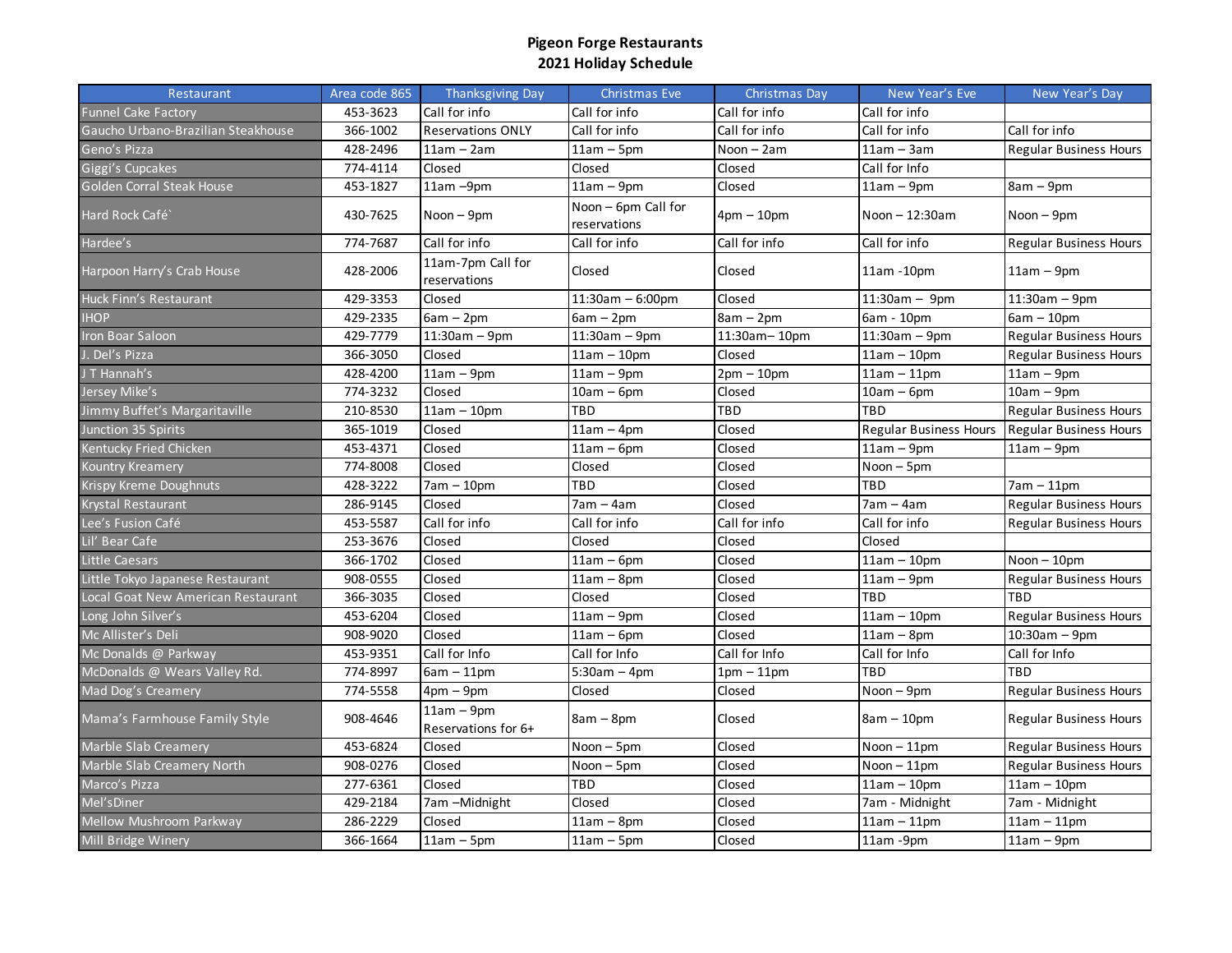| Restaurant                            | Area code 865 | Thanksgiving Day    | Christmas Eve   | Christmas Day  | New Year's Eve                                  | New Year's Day                |
|---------------------------------------|---------------|---------------------|-----------------|----------------|-------------------------------------------------|-------------------------------|
| <b>Mountain Valley Winery</b>         | 453-6334      | $9am - 5pm$         | $9am - 5pm$     | Closed         | $9am - 9pm$                                     | $9am - 9pm$                   |
| Nao's Japanese Grill                  | 366-1748      | Call for Info       | Call for Info   | Call for Info  | Call for Info                                   | Call for Info                 |
| No Way Jose's Cantina                 | 429-7779      | $11:30am - 9pm$     | $11:30am - 9pm$ | 11:30am-10pm   | $11:30am - 9pm$                                 | <b>Regular Business Hours</b> |
| Old Mill Creamery                     | 453-4301      | $10am - 7pm$        | $10am - 7pm$    | Closed         | $10am - 7pm$                                    | <b>Regular Business Hours</b> |
| Old Mill Pottery House Café &Grill    | 453-6002      | $10:30$ am - 8:30pm | $11am - 7pm$    | Closed         | Regular Business Hours   Regular Business Hours |                               |
| Old Mill Restaurant                   | 429-3463      | $10:30am - 8:30pm$  | $8am - 7pm$     | Closed         | <b>Regular Business Hours</b>                   | <b>Regular Business Hours</b> |
| Papa Johns Pizza                      | 428-7600      | Closed              | 10am - 9pm      | Closed         | 10am - Midnight                                 | <b>Regular Business Hours</b> |
| Paula Deen's Family Kitchen           | 366-1510      | $10am - 10pm$       | $8am - 8pm$     | $2am - 8pm$    | $8am - 11pm$                                    | $8am - 11pm$                  |
| Pigeon Forge Deli & Coffee Shop       | 908-3713      | Closed              | $11am - 3pm$    | Closed         | $11am - 3pm$                                    | Closed                        |
| Pizza at the Cove                     | 366-3064      | Closed              | TBD             | TBD            | TBD                                             | TBD                           |
| Pizza Hut                             | 428-2400      | Closed              | $11am - 6pm$    | Closed         | $11am - 10pm$                                   | $11am - 10pm$                 |
| Popeye's Louisiana Kitchen            | 365-4699      | Closed              | $10am - 3pm$    | Closed         | $10:30am - 10pm$                                | $10:30am - 10pm$              |
| Puckett's Groc. & Restaurant          | 865-285-0155  | $11am - 4pm$        | Closed          | Closed         | TBD                                             | TBD                           |
| Reagan's Broken Egg Pancake House     | 453-4600      | 7am - 12:30pm       | 7am - 12:30pm   | 7am - 12:30pm  | 7am - 12:30pm                                   | 7am – 12:30pm                 |
| Reagan's House of Pancakes            | 428-0652      | 7am - 12:30pm       | 7am – 12:30pm   | 7am – 12:30pm  | 7am – 12:30pm                                   | 7am – 12:30pm                 |
| Red Rooster Pancake House             | 428-3775      | Closed              | 7am – 2pm       | Closed         | 7am – 2pm                                       | <b>Regular Business Hours</b> |
| Rita's Italian Ice & Frozen Custard   | 366-1468      | Call for Info       | Call for Info   | Call for Info  | Call for Info                                   | Call for Info                 |
| Sawyer's Farmhouse Restaurant         | 366-1090      | 7am - Noon          | 7am - Noon      | Closed         | $7am - 2pm$                                     | $7am - 2pm$                   |
| Shoney's North                        | 453-1806      | $7am - 11pm$        | $7am - 5pm$     | Closed         | $7am - 11pm$                                    | $7am - 10pm$                  |
| Shoney's South                        | 428-3453      | $7am - 11pm$        | $7am - 5pm$     | Closed         | $7am - 11pm$                                    | 7am - 10pm                    |
| Smokies Cuban Cafe                    | 365-1700      | Closed              | Closed          | Closed         | 9:30am - Noon                                   |                               |
| <b>Smoky Mountain Brewery</b>         | 868-1400      | $11am - 11pm$       | TBD             | TBD            | TBD                                             | <b>Regular Business Hours</b> |
| Smoky Mountain Burrito's & More       | 366-1166      | Call for Info       | Call for Info   | Call for Info  | Call for Info                                   | Call for Info                 |
| Smoky Mountain Pancake House          | 453-6746      | $8am - 1pm$         | $8am - 1pm$     | Closed         | $8am - 1pm$                                     | $8am - 1pm$                   |
| Smoky's Pancake Cabin                 | 412-0986      | $8am - 1pm$         | 8am - Noon      | Closed         | $8am - 1pm$                                     | $8am - 1pm$                   |
| Sonic Drive In                        | 429-0452      | Closed              | $8am - 5pm$     | Closed         | $8am - 10pm$                                    | $11am - 10pm$                 |
| Starbuck's                            | 429-3124      | $6am - 3pm$         | TBD             | TBD            | TBD                                             | <b>Regular Business Hours</b> |
| Stone House Pizza                     | 774-8884      | Closed              | $11am - 6pm$    | Closed         | $11am - 9pm$                                    | Regular Business Hours        |
| Subway North @ Faststop               | 429-2709      | Call for Info       | Call for Info   | Call for Info  | Call for Info                                   | Call for Info                 |
| Subway Parkway South                  | 428-7700      | Call for Info       | Call for Info   | Call for Info  | Call for Info                                   | Call for Info                 |
| Subway Wears Valley                   | 429-3077      | Call for Info       | Call for Info   | Call for Info  | Call for Info                                   | Call for Info                 |
| Subway/Mama Deluca's Pizza            | 444-0591      | Call for Info       | Call for Info   | Call for Info  | Call for Info                                   | Call for Info                 |
| Sweet Frogs Premium Frozen Yogurt     | 365-1745      | Closed              | 10am – 4pm      | Closed         | 10am – 4pm                                      | $10am - 4pm$                  |
| Taco Bell Parkway South               | 908-1193      | Closed              | $9am - 7pm$     | Closed         | $9am - 11am$                                    | $11am - 1am$                  |
| Taco Bell/ Jimmy's Exxon Wears Valley | 428-1740      | Closed              | $7am - 6pm$     | Closed         | $7am - 10pm$                                    | 11am - Midnight               |
| <b>Texas Road House</b>               | 286-1543      | Closed              | $11am - 4pm$    | Closed         | $11am - 10pm$                                   | $11am - 10pm$                 |
| TGIFriday's                           | 453-1750      | $11am - 9pm$        | $11am - 9pm$    | Closed         | $11am - 11pm$                                   | $11am - 11pm$                 |
| Timberwood Grill @ The Island         | 286-0600      | $11am - 8pm$        | $11am - 8pm$    | Closed         | 11am - Midnight                                 | $11am - 11pm$                 |
| Tulsi Indian Cuisine                  | 365-1077      | $1pm - 9:30pm$      | 1pm – 9:30pm    | $1pm - 9:30pm$ | 1pm – 9:30pm                                    | $1pm - 9:30pm$                |
| Waffle House                          | 286-9831      | Open 24 hrs         | Open 24 hrs     | Open 24 hrs    | Open 24 hrs                                     | Open 24 hrs                   |